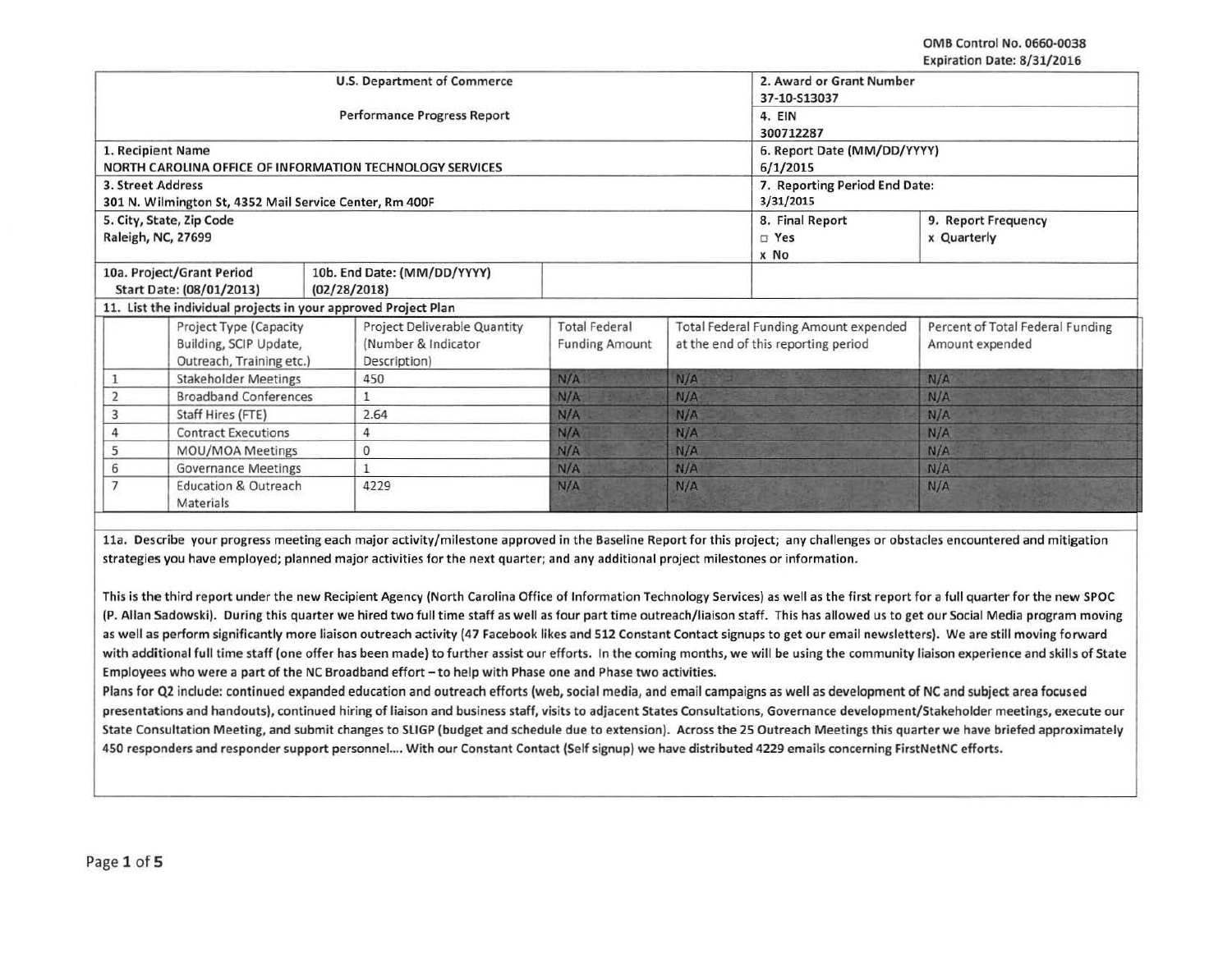11b. If the project team anticipates requesting any changes to the approved Baseline Report in the next quarter, describe those below. Note that any substantive changes to the Baseline Report must be approved by the Department of Commerce before implementation.

No dramatic changes anticipated at this time. That said, there will be requests forthcoming due to the extension of the Grant period and related PM document changes. llc. Provide any other information that would be useful to NTIA as it assesses this project's progress.

No major issues anticipated at this time. Fulltime staff hiring continues. The outreach campaign has dramatically moved this quarter, continued preparation for State Consultation {23 April). Governance is of some concern as NC State Government is not allowing new Boards- and existing structures are not good fit. Governance continues to evolve as a developing Broad Stakeholder group advising SPOC as State lead. This stakeholder advisory group mirrors the PSAC Advisory Committee with some additions and replacements where there is not a corresponding organization at the State level.

lld. Describe any success stories or best practices you have identified. Please be as specific as possible.

We have hired liaisons for subject areas via a State Contract with Temp Solutions Inc. Each liaison is a part time position who has many years in their subject area (we have so far hired a Law Enforcement Liaison - over 40 years as Police Officer), a EMT with over 25 years' experience, an Emergency Management Liaison with over 10 years' experience, and a local government liaison with over 40 years' experience. These people are well known statewide for their expertise and this enables us to gain access to Department/Agency leadership as well as opportunities with Professional Associations. They have been a great assist in our Education and Outreach mission and we plan to expand the numbers to better cover Fire and EMS.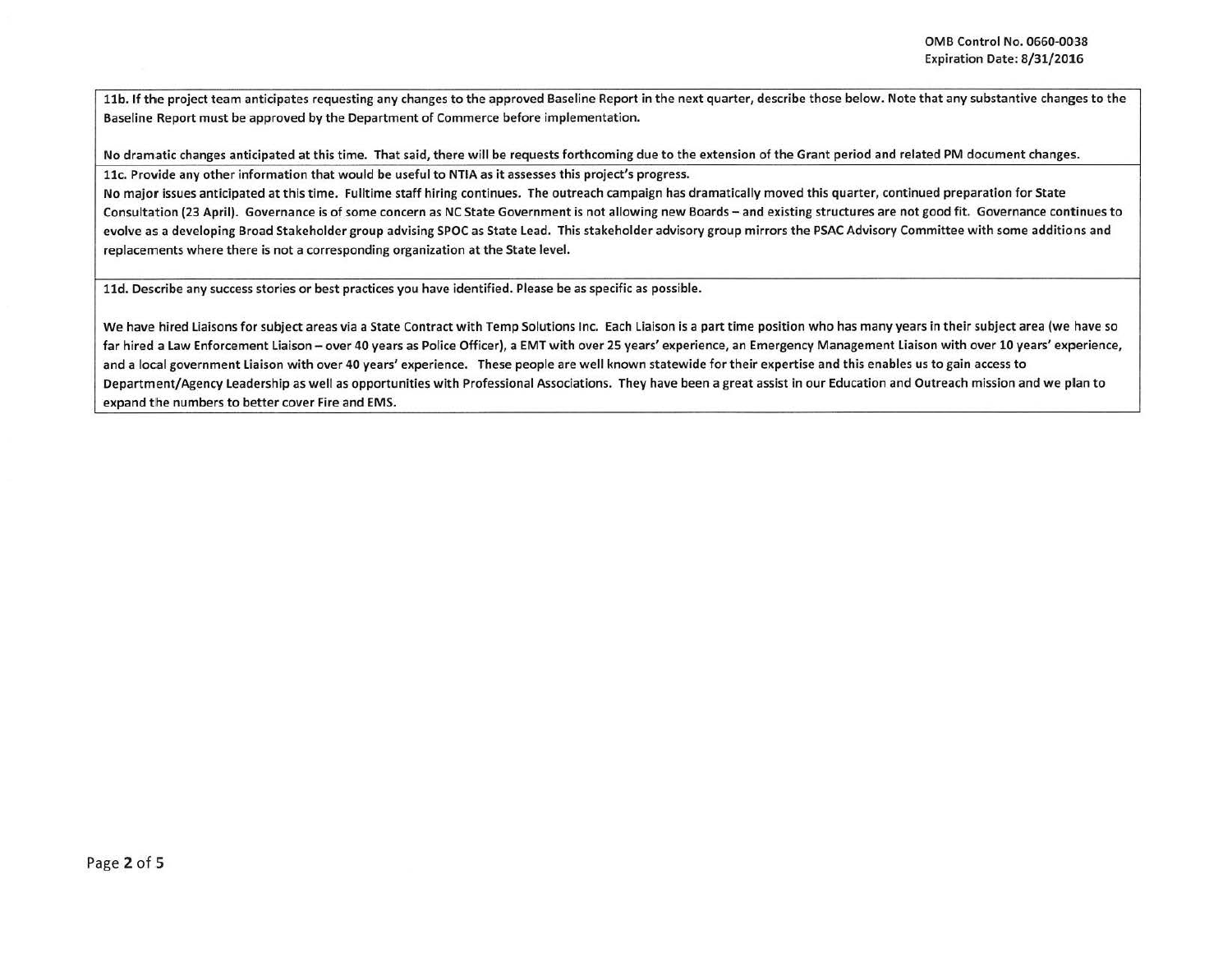i

## 12. Personnel

12a. If the project is not fully staffed, describe how any lack of staffing may impact the project's time line and when the project will be fully staffed. Project staffing started improving this quarter. Effort moved to State CIO at beginning of Q3 2014 and new SPOC was hired Q4 2014. SPOC reported to State CIO until Director of ODI was hired this quarter. Staffing moving in a productive direction and looks to continue that way so as to meet program schedule. FirstNet NC effort appears to be progressing successfully. Staffing table updated to reflect all personnel who are assisting as part of match as well as full time staff (difference noted} . Of note, the Staff Table shows a number of people that had fraction of 1% involvement- but whose FTE number was rounded to 1%.

## 12b. Staffing Table

| <b>Job Title</b>                                 | FTE <sub>%</sub>                                                                 | Project(s) Assigned                                                            | Change               |
|--------------------------------------------------|----------------------------------------------------------------------------------|--------------------------------------------------------------------------------|----------------------|
| Program Director                                 | 100                                                                              | (all NTIA funded) Overall responsibility for effort                            |                      |
| Admin Assistant                                  | 100                                                                              | (all NTIA funded) Assist Program Director as necessary                         |                      |
| State CIO                                        |                                                                                  | (match) State Cabinet Level Guidance                                           |                      |
| <b>State IT Fiscal Director</b>                  |                                                                                  | (match) State IT Fiscal support for FirstNetNC                                 |                      |
| <b>State IT HR Director</b>                      | 2                                                                                | (match) Development of Staff positions for FirstNetNC                          |                      |
| Assistant HR Manager                             |                                                                                  | (match) Assisted development of Staff positions for FirstNetNC                 |                      |
| Executive Assistant to State CIO                 |                                                                                  | (match) Support CIO - FirstNetNC Program interaction                           |                      |
| Admin Assistant Supervisor                       |                                                                                  | (match) Admin support to FirstNetNC program at Admin supervisor level          |                      |
| <b>Technical Recruiter</b>                       | 4                                                                                | (match) Efforts to recruit FirstNetNC Staff                                    |                      |
| <b>Financial Analyst</b>                         |                                                                                  | (match) FirstNet Grant financial support                                       |                      |
| Director of Communications                       | 100                                                                              | (all NTIA funded) All Media and communications materials                       | Started this quarter |
| <b>Technical Lead</b>                            | 100                                                                              | (all NTIA funded) Supports FirstNetNC / NC responders with technical questions | Started this quarter |
| Director, Office of Digital Infrastructure (ODI) | (NTIA funded) FirstNetNC under ODI and this individual is in charge of ODI<br>50 |                                                                                | Started this quarter |
| Director, NC Broadband<br>10                     |                                                                                  | (match) Coordination and Cooperation interaction for State Broadband           | Started this quarter |
| Law Enforcement Liaison                          |                                                                                  | (NTIA funded) Education and Outreach to Law Enforcement                        | Started this quarter |
| Emergency Management and NGO Liaison             |                                                                                  | (NTIA funded) Education and Outreach to Emergency Management and NGOs          | Started this quarter |
| Municipal and County Government Liaison          | $\mathbf{1}$                                                                     | (NTIA funded) Education and Outreach to Local Government                       | Started this quarter |
| <b>EMS Liaison</b>                               | $\mathbf{1}$                                                                     | (NTIA funded) Education and Outreach to EMS, Hospital, Medical Community       | Started this quarter |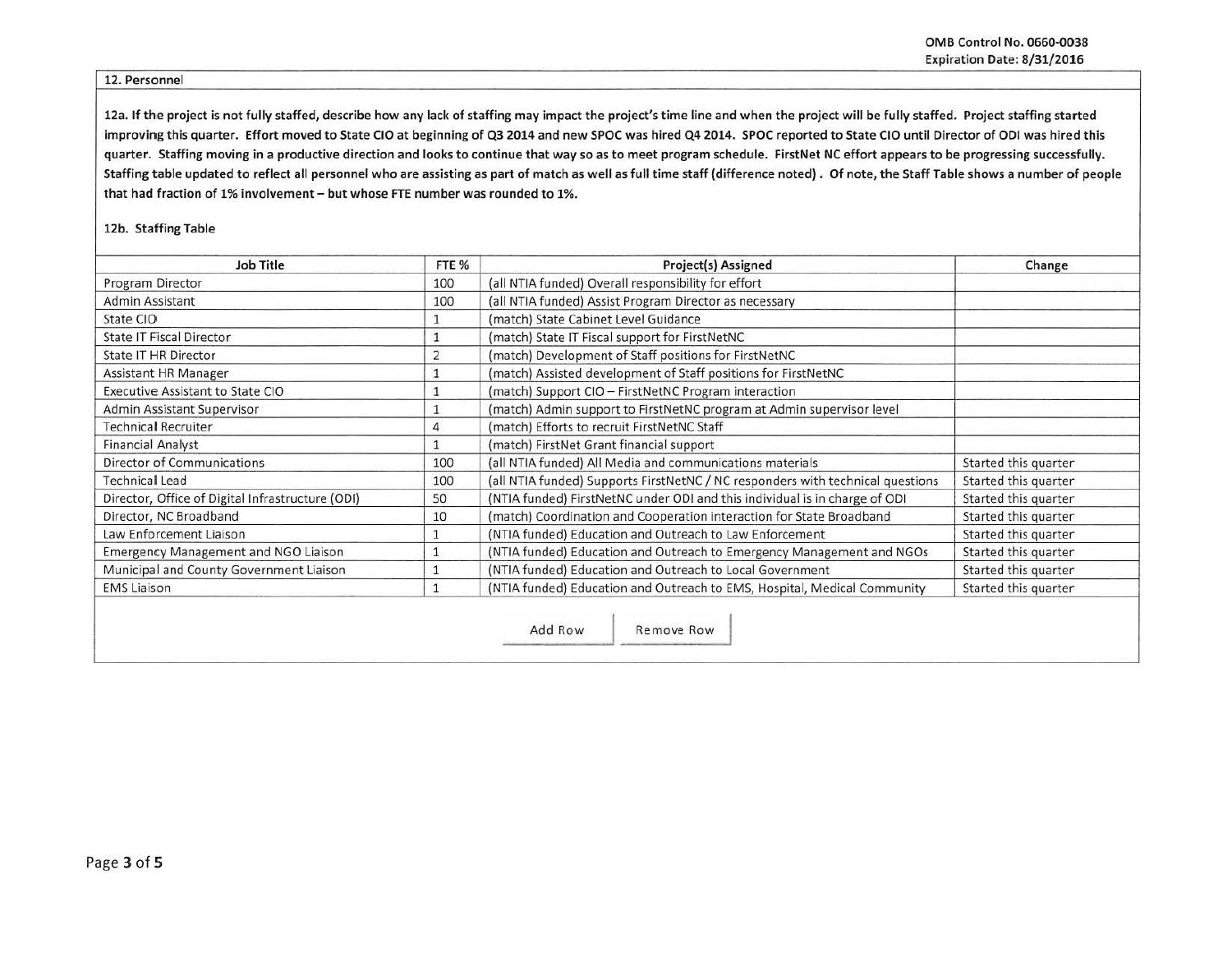OMB Control No. 0660-0038 Expiration Date: 8/31/2016

| Name                            | Subcontract Purpose                                                       | Type<br>(Vendor/Subrec.) | RFP/RFQ<br>Issued<br>(Y/N) | Contract<br>Executed<br>(Y/N) | Start<br>Date | End Date   | <b>Total Federal</b><br><b>Funds Allocated</b> | <b>Total Matching</b><br><b>Funds Allocated</b> | Project and % Assigned |
|---------------------------------|---------------------------------------------------------------------------|--------------------------|----------------------------|-------------------------------|---------------|------------|------------------------------------------------|-------------------------------------------------|------------------------|
| <b>NC ITS-GIS</b>               | Assist in mapping data                                                    | <b>State Service</b>     | N                          | Y                             | 2/1/14        | 6/30/14    | 5,500                                          | $\mathbf{0}$                                    |                        |
| <b>NC Commerce</b><br>Broadband | Assist in broadband<br>data gathering in rural<br><b>NC</b>               | <b>State Service</b>     | N                          | N                             | 7/1/14        | 6/30/16    | 100,000                                        | $\mathbf{0}$                                    | N/A                    |
| <b>NC ITS-GIS</b>               | Assist in mapping data<br>and providing<br>geospatial options             | <b>State Service</b>     | N                          | N                             | 7/1/14        | 6/30/16    | 300.000                                        |                                                 |                        |
| Data<br>Collection              | Augment staff for data<br>gathering and<br>assessments during<br>phase II | Private                  | N                          | N.                            | 7/1/14        | 6/30/16    | 430,000                                        | 510,000                                         |                        |
| Local MOUs                      | Develop MOUs with<br>local co-opts as<br>necessary                        | Local<br>Service/Private | N                          | N                             | 7/1/14        | 6/30/16    | 50,000                                         |                                                 |                        |
|                                 |                                                                           |                          |                            | Add Row                       |               | Remove Row |                                                |                                                 |                        |